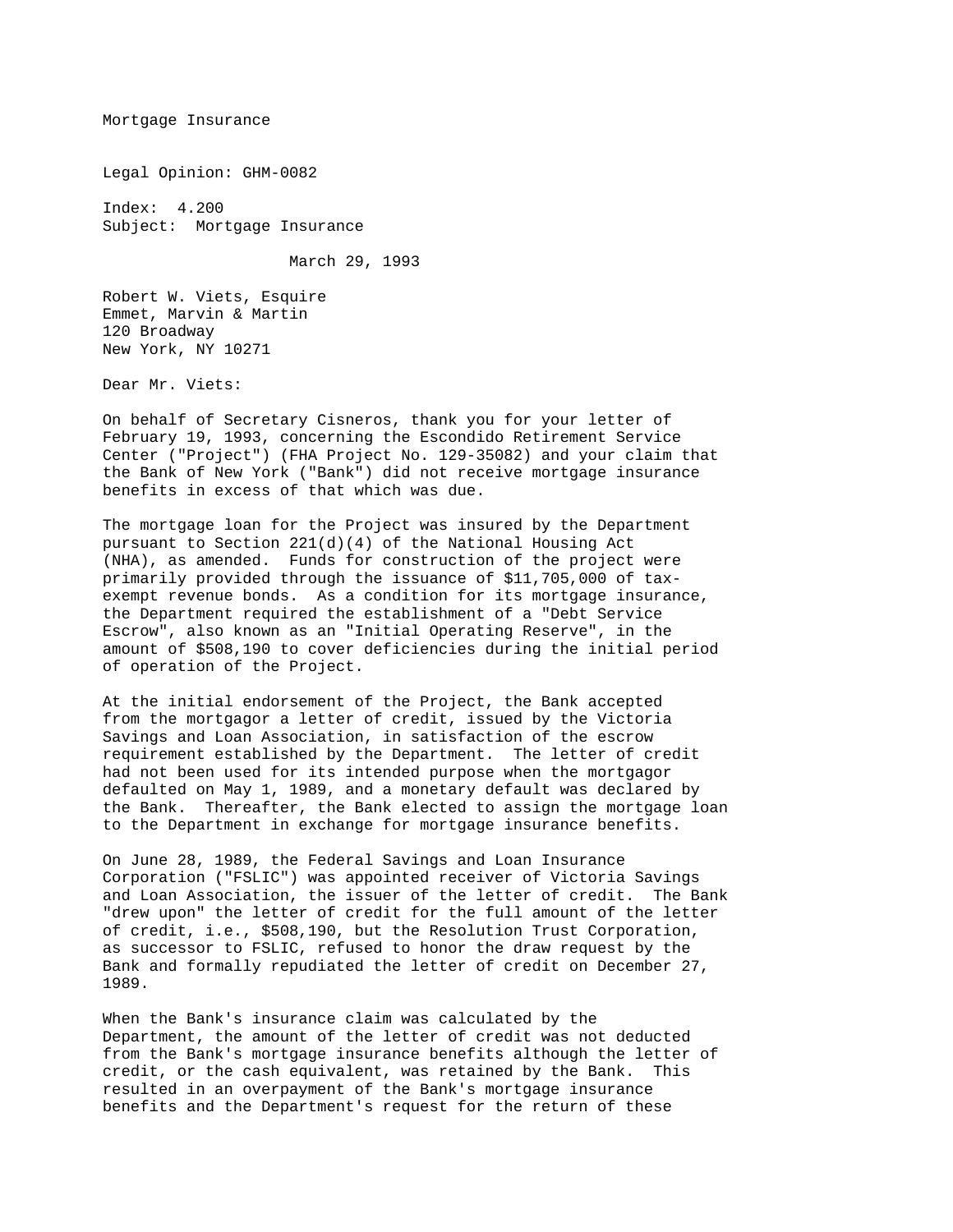funds. I have set forth below the basis upon which the Department's demand is predicated.

The regulations at 24 C.F.R. 221.540(a) provide for the mortgagor to deposit with the mortgagee monies to cover projected deficiencies during the initial period of operation of the project. Pursuant to 24 C.F.R. 221.540(e), the mortgagee "may accept, in lieu of a cash deposit required by 24 C.F.R. 221.540(a) an unconditional irrevocable letter of credit issued to the mortgagee by a banking institution." However, that regulation expressly provides that " i f a demand under a letter of credit . . . is not immediately met, the mortgagee shall forthwith provide the cash equivalent to the undrawn balance under the letter of credit." This latter provision of the regulations makes clear that if the Bank chooses to accept a letter of credit in lieu of the cash deposit, the Bank bears the risk of loss if the letter of credit is not honored.

A mortgagee's insurance benefits for a loan insured under Section 221(d)(4) of the NHA, as amended, are calculated in accordance with the provisions of Subpart B of 24 C.F.R. Part 207. (See 24 C.F.R. 221.751(a).) When a mortgagee seeks insurance benefits, the regulations provide that any cash items held by the mortgagee for the account of the mortgagor, including "the amount of any undrawn balance under a letter of credit used in lieu of a cash deposit" shall be retained by the mortgagee or delivered to the Department in accordance with instructions issued by the Department. (See 24 C.F.R.

 207.258(b)(5)(iv).) When this Department directs the mortgagee to retain the letter of credit (or a cash equivalent when a demand under the letter of credit has not been met), that sum is deducted from the mortgage insurance claim. (See 24 C.F.R. 207.259(b)(2)(iii).)

I would note that under this regulation, when the Department directs a mortgagee to deliver these cash items, the mortgagee is obligated to pay an amount of the cash equivalent to the undrawn balance of the letter of credit. The mortgagee does not assign the letter of credit.

When the Resolution Trust Corporation did not immediately honor the Bank's request to draw upon the letter of credit, it was incumbent upon the Bank to "provide the cash equivalent to the undrawn balance under the letter of credit." (See 24 C.F.R. 221.540(e).) Consequently, the Department should have deducted the cash equivalent of the undrawn balance of the letter of credit when calculating the Bank's insurance benefits. (See 24 C.F.R. 207.259(b)(2)(iii).) Therefore, the Department's demand for repayment of the \$508,190 plus interest is correct.

The Department does not provide a hearing on disputes concerning insurance claim amounts. I have asked Gerald Salzman, an attorney on my staff, to contact you concerning your request for a meeting.

Very sincerely yours,